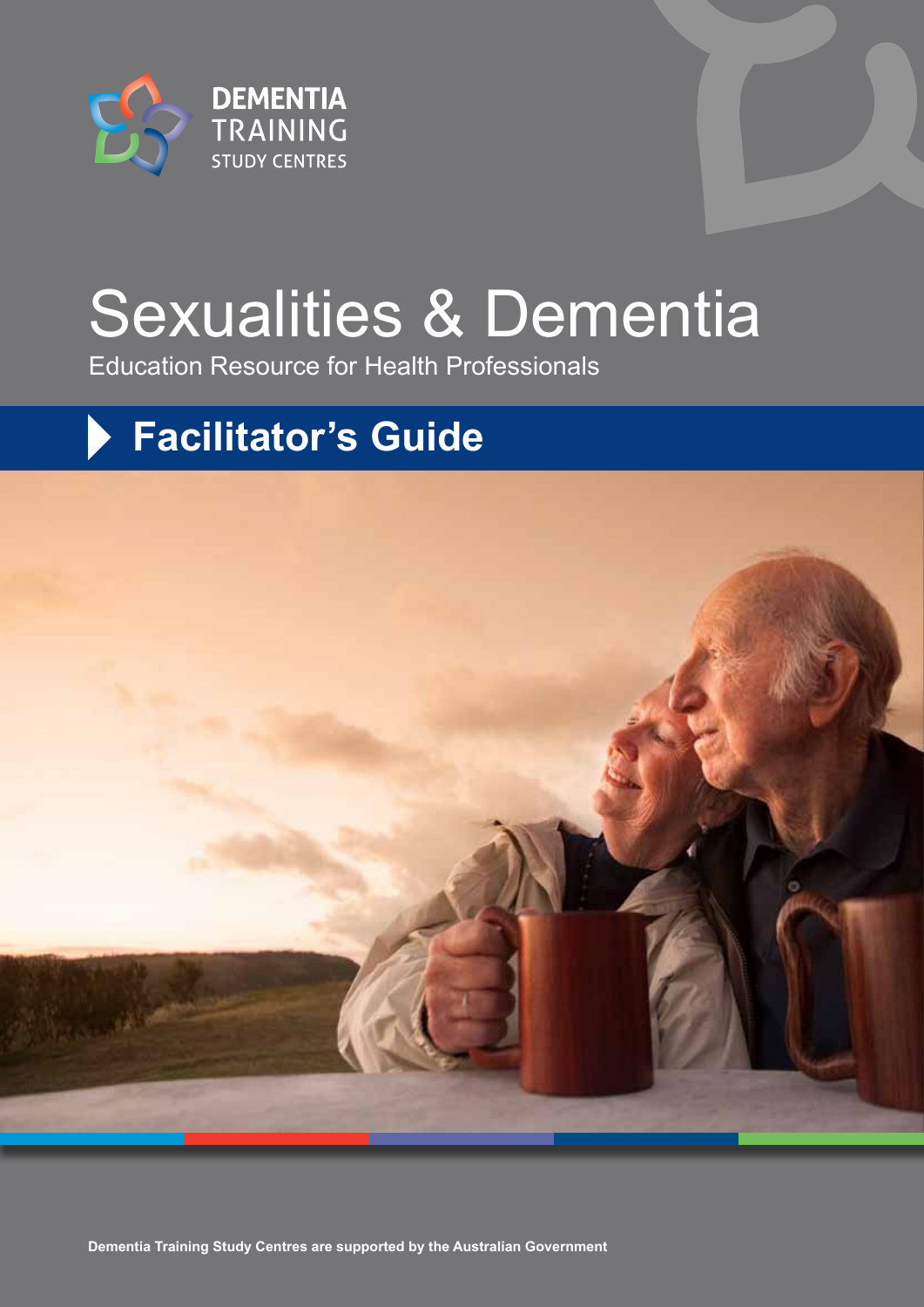### Acknowledgements

The content of this Facilitator's Guide is based on the *Sexualities & Dementia: Education Resource for Health Professionals* developed by Dr Cindy Jones. The workshop program and associated documents have been written in collaboration between Dr Cindy Jones and Professor Wendy Moyle (Chair of the Expert Advisory Group).

#### **Special thanks to:**

**Ms. Debora Steele and the Lanark Leeds & Grenville Long-Term Care Working Group** for permission to include their work "Intimacy and Sexuality in Long-Term Care. A guide to practice: Resource tools for assessment, response and documentation – May 2012".

**Dr. Marcia Sokolowski** *(Co-Director of Ethics, Baycrest Centre & Assistant Professor, Department of Medicine, University of Toronto)* for her extensive authorship of Module C.











Sexualities and Dementia - Education Resource for Health Professionals. Facilitator's Guide Revised edition: February 2014 ISBN: 978-0-9875244-6-1 © Copyright information 2013. This work is copyright and remains the property of DTSC.

#### Disclaimer

Important notice: this work may not be a Commonwealth publication or product

The views expressed in this work are those of the authors and do not necessarily reflect those of the Australian Government. Where material is subsequently used in training materials, audiences should be made aware that the information contained in this work is not necessarily endorsed, and its contents may not have been approved or reviewed by the Australian Government Department of Health and Ageing. The Commonwealth does not make any warranty or representation in relation to the accuracy, currency or completeness of any information contained in this material and does not accept any legal liability or responsibility for any injury, loss or damage incurred by the use of, reliance on or interpretation of the information contained in this material.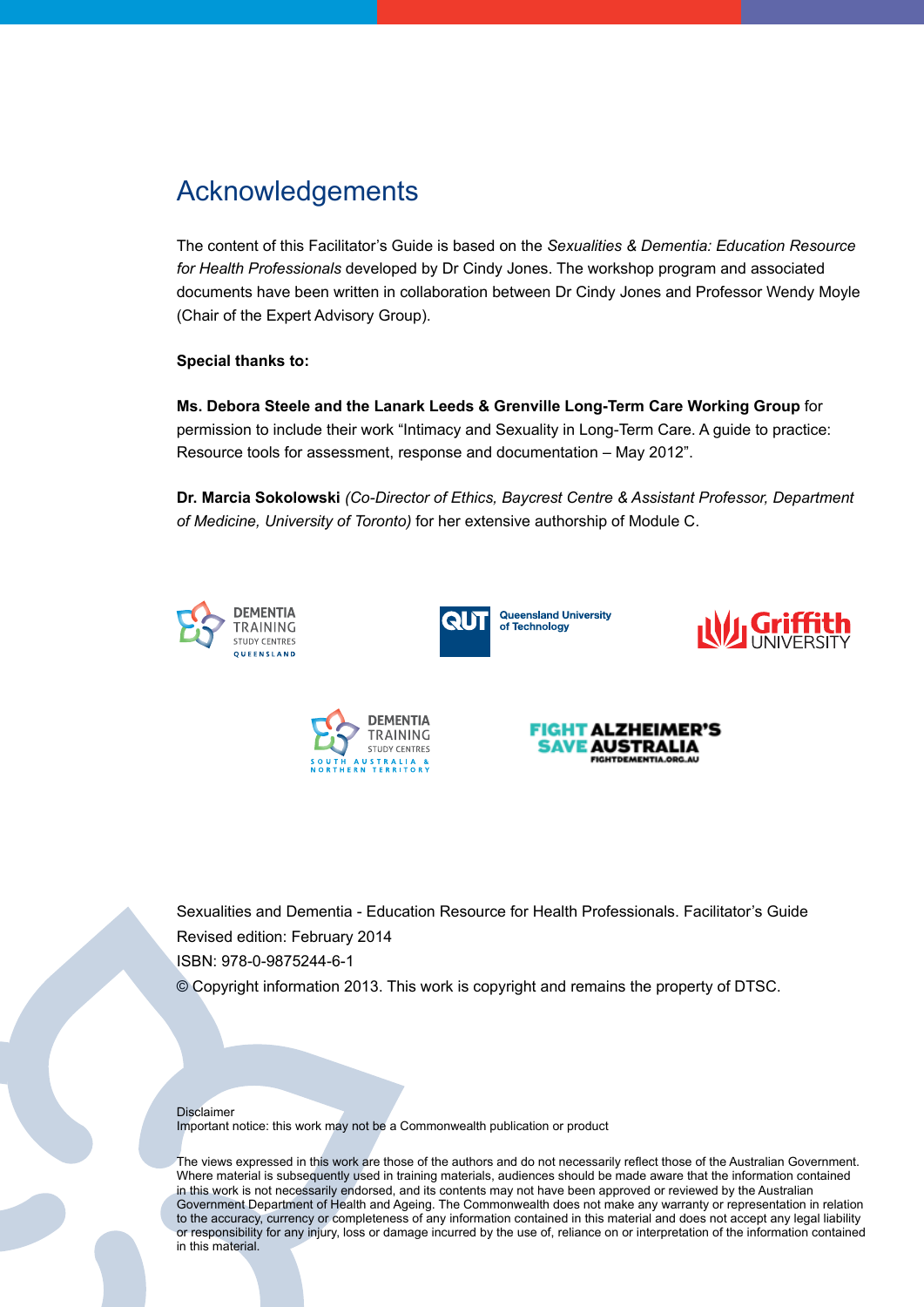

# Sexualities & Dementia

Education Resource for Health Professionals

## **Facilitator's Guide**

## Important note

This Facilitator's Guide is designed to be used in conjunction with *Sexualities & Dementia: Education Resource for Health Professionals.*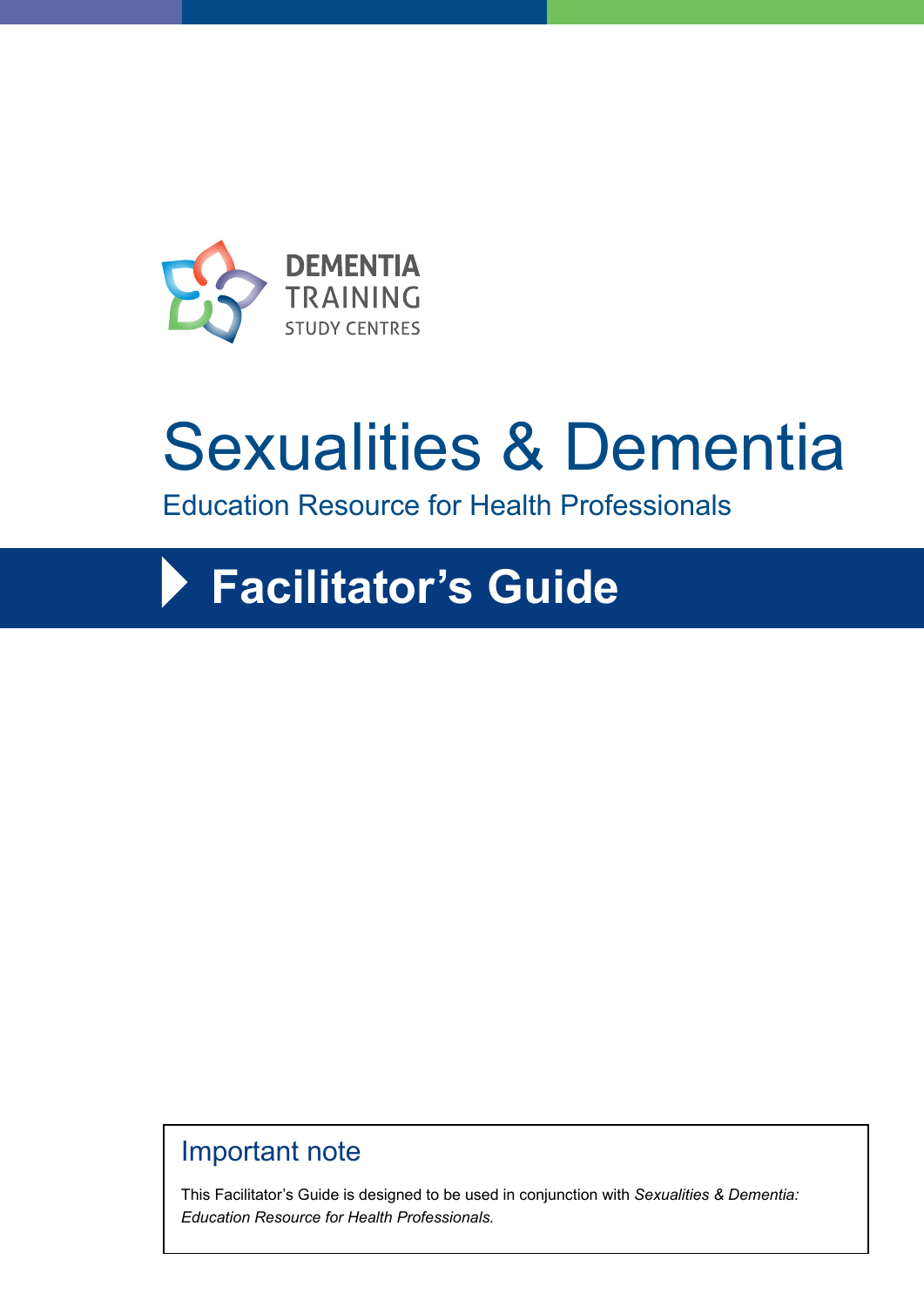#### Sexualities & Dementia: Education Resource for Health Professionals

## Workshop program - Day one

| $9:00 - 9:45$<br>$(45 \text{ mins})$ | Introduction<br>Getting to know each other<br>Workshop agenda and objectives<br>$\bullet$<br>Overview of sexuality, ageing and dementia                                                                                                                                                                                                                                                                                                                                                                                                             |
|--------------------------------------|-----------------------------------------------------------------------------------------------------------------------------------------------------------------------------------------------------------------------------------------------------------------------------------------------------------------------------------------------------------------------------------------------------------------------------------------------------------------------------------------------------------------------------------------------------|
| $9:45 - 10:00$                       | Morning Tea (15 mins)                                                                                                                                                                                                                                                                                                                                                                                                                                                                                                                               |
| $10:00 - 12:00$<br>$(2 \text{ hrs})$ | <b>Module A - Intimacy, Sexuality and Sexual Behaviour</b><br>Unit 1: Defining Intimacy, Sexuality and their Significance to Well-being<br>Meaning of intimacy and sexuality<br>Types of sexuality<br>$\bullet$<br>Myths and facts of sexuality and ageing<br>$\bullet$<br>Significance of expression of sexuality to well-being<br>Unit 2: Expression of Intimacy<br>Concepts of intimate and sexual behaviours<br>Intimate behaviours versus sexual behaviours<br>Psychological needs-based approach to the expressions of intimacy and sexuality |
| $12:00 - 12:45$                      | Lunch (45 mins)                                                                                                                                                                                                                                                                                                                                                                                                                                                                                                                                     |
| $12:45 - 2.00$<br>(1 hr 15 mins)     | <b>Module A - Intimacy, Sexuality and Sexual Behaviour</b><br>Unit 3: Barriers to the Expression of Sexuality in Care Settings<br>Types of barriers that impede on older people's ability to express their sexuality in care<br>environments                                                                                                                                                                                                                                                                                                        |
| $2.15 - 4:00$<br>(1 hr 45 mins)      | <b>Module B - Dementia and the Expression of Sexuality</b><br>Unit 1: Sexualities and Dementia in Care Settings<br>Effects of dementia on expression of sexuality<br>$\bullet$<br>Recognising signs of well-being or ill-being<br>Detecting signs of sexual abuse<br>$\bullet$<br>Identifying sexual risks to vulnerable people with dementia<br>Questions & Answers                                                                                                                                                                                |
| 4.00                                 | End of Day One Workshop                                                                                                                                                                                                                                                                                                                                                                                                                                                                                                                             |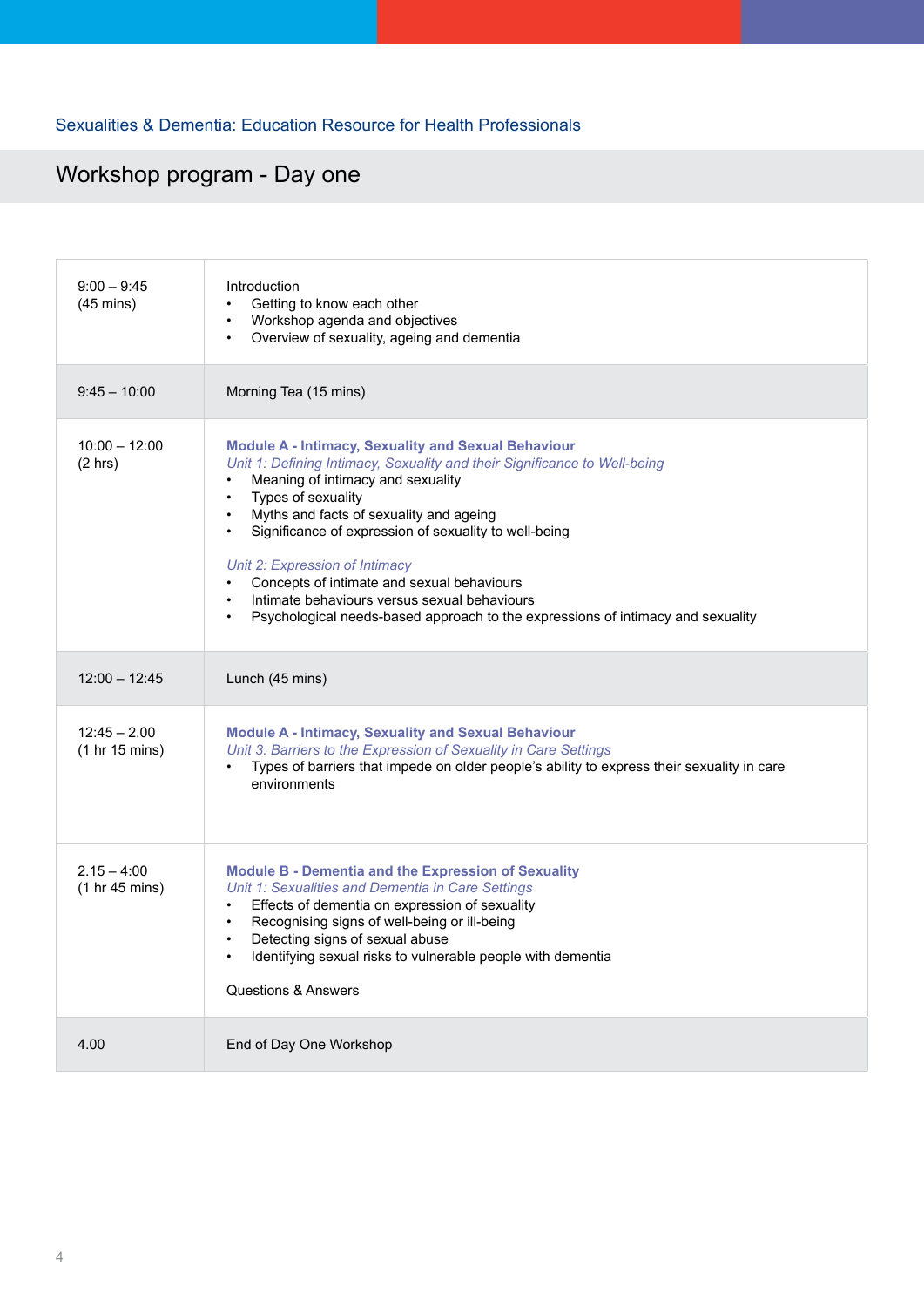## Workshop program - Day two

| $9:00 - 10:30$<br>(1 hr 30 mins)  | <b>Brief Recap of Day One Workshop</b><br><b>Module B - Dementia and the Expression of Sexuality</b><br>Unit 2: Caregivers' Role and Responsibilities in the Expression of Sexuality by People with<br>Dementia<br>Roles and responsibilities towards the expression of sexuality<br>$\bullet$<br>Responding to the expression of sexuality by people with dementia<br>$\bullet$<br>Responding to sexual advances from people with dementia<br>$\bullet$ |
|-----------------------------------|----------------------------------------------------------------------------------------------------------------------------------------------------------------------------------------------------------------------------------------------------------------------------------------------------------------------------------------------------------------------------------------------------------------------------------------------------------|
| $10:30 - 10:45$                   | Morning Tea (15 mins)                                                                                                                                                                                                                                                                                                                                                                                                                                    |
| $10:45 - 12:15$<br>(1 hr 30 mins) | Module C - Ethical Considerations: Policy/Guidelines Development for Sexualities and<br><b>Dementia in Care Setting</b><br><b>Privacy Rights</b><br>$\bullet$<br><b>Cognitive Capacity for Consent</b><br>$\bullet$<br>Autonomy and Solidarity                                                                                                                                                                                                           |
| $12:15 - 1:00$                    | Lunch (45 mins)                                                                                                                                                                                                                                                                                                                                                                                                                                          |
| $1:00 - 2:30$<br>(1 hr 30 mins)   | Module C - Ethical Considerations: Policy/Guidelines Development for Sexualities and<br><b>Dementia in Care Setting</b><br>Personhood ('Now' versus 'Then')<br>$\bullet$<br>Case Study Discussion                                                                                                                                                                                                                                                        |
| $2.30 - 2.45$                     | Afternoon Tea (15 mins)                                                                                                                                                                                                                                                                                                                                                                                                                                  |
|                                   | Module D - Developing Sexualities and Dementia Policy Guidelines for Care Practice<br>Steps to the development of policy guidelines<br><b>Sexuality Assessment Tools</b><br><b>Questions &amp; Answers</b><br><b>Conclusion</b><br><b>Evaluation</b>                                                                                                                                                                                                     |
| 4.30                              | End of Workshop                                                                                                                                                                                                                                                                                                                                                                                                                                          |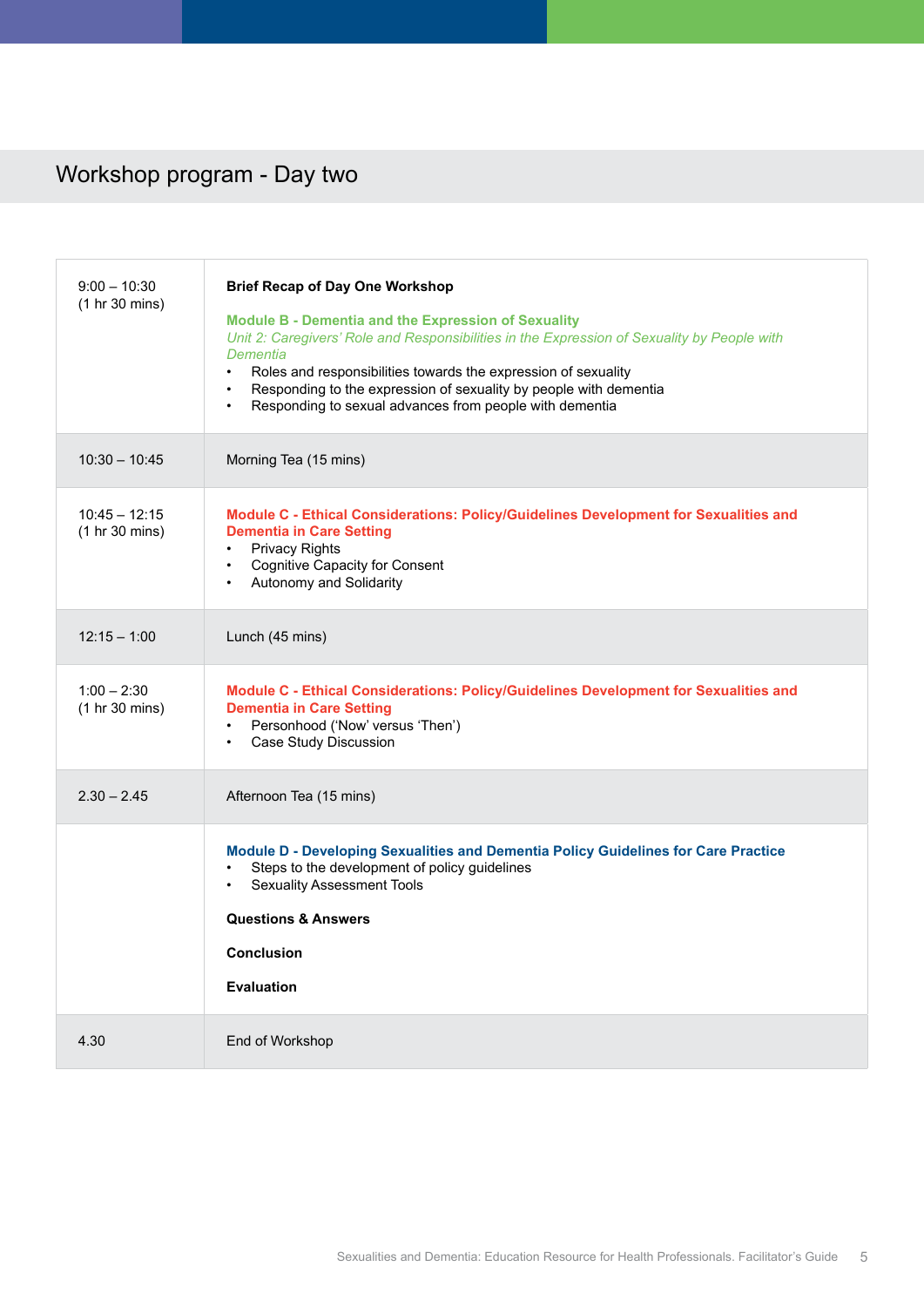#### Detailed workshop program for facilitators

| Content                                                                                                                                                                                                                                                                                                                                                                                                                                                                                                                                                                                                                                                                                                                                                       | <b>Notes</b>                                                                                        |
|---------------------------------------------------------------------------------------------------------------------------------------------------------------------------------------------------------------------------------------------------------------------------------------------------------------------------------------------------------------------------------------------------------------------------------------------------------------------------------------------------------------------------------------------------------------------------------------------------------------------------------------------------------------------------------------------------------------------------------------------------------------|-----------------------------------------------------------------------------------------------------|
| Introduction                                                                                                                                                                                                                                                                                                                                                                                                                                                                                                                                                                                                                                                                                                                                                  | $\blacksquare$ 45 mins                                                                              |
| <b>Getting to know each other</b><br><b>Objectives:</b><br>To help facilitator and participants to begin to know each other and become<br>involved in the workshop.<br>To reduce nervousness and encourage interaction.<br>Facilitator is to provide a brief introduction about himself/herself.<br>$\bullet$<br>Participants are to take turns to introduce themselves (i.e. name, area of<br>$\bullet$<br>discipline and what they hope to achieve from the workshop).<br>Ice-breaker activity: each participant is to come up with a word or a short<br>$\bullet$<br>phrase to describe sexuality and ageing. Facilitator writes their responses on<br>a whiteboard.                                                                                       | $\blacksquare$ 20 mins<br>• PowerPoint slide 2                                                      |
| <b>Workshop agenda and objectives</b><br><b>Objectives:</b><br>To remind participants why they are there and help ensure all necessary issues are<br>addressed.<br>To ensure that the workshop is relevant, time efficient and stays on track.<br>Provide participants with information such as the location of restrooms,<br>emergency exits, availability of beverages, timing of breaks and workshop<br>program.<br>Discuss the objectives of the workshop and provide all participants with a<br>$\bullet$<br>copy of the (a) Sexualities and Dementia: Education Resource for Health<br>Professionals; and (b) PowerPoint slides.                                                                                                                        | $\blacksquare$ 10 mins<br>$\blacktriangleright$ Refer resource<br>pg. 1 - 2<br>• PowerPoint slide 3 |
| <b>Overview of sexuality, ageing and dementia</b><br><b>Objectives:</b><br>To provide definition of sexuality and understand the importance of sexuality to<br>individuals.<br>To raise awareness of the expression of sexuality by older people and people with<br>dementia.<br>Referring back to the ice-breaker activity, ask participants for their definition of<br>sexuality before presenting the definition of sexuality.<br>Lead a discussion on how expression of sexuality can be atypical for older<br>$\bullet$<br>people and people with dementia.<br>Inform participants that the term "Sexualities" will be used in various contexts<br>$\bullet$<br>throughout the education resource in recognition of the different types of<br>sexuality. | $\blacksquare$ 15 mins<br>Refer resource pg. 1<br>• PowerPoint slide 4 - 6                          |
| MODULE A - INTIMACY, SEXUALITY AND SEXUAL BEHAVIOUR<br>Unit I: Defining Intimacy, Sexuality and their Significance to Well-being<br><b>Objectives:</b><br>In this unit, Facilitator is to assist participants' understanding of:<br>The meaning of intimacy and sexuality;<br>The various types of sexuality;<br>The myths and facts that surround sexuality and ageing; and<br>The intrinsic value of expression of sexuality to being human.                                                                                                                                                                                                                                                                                                                | $\blacksquare$ 1 hr 15 mins<br>Refer resource pg 5 - 11                                             |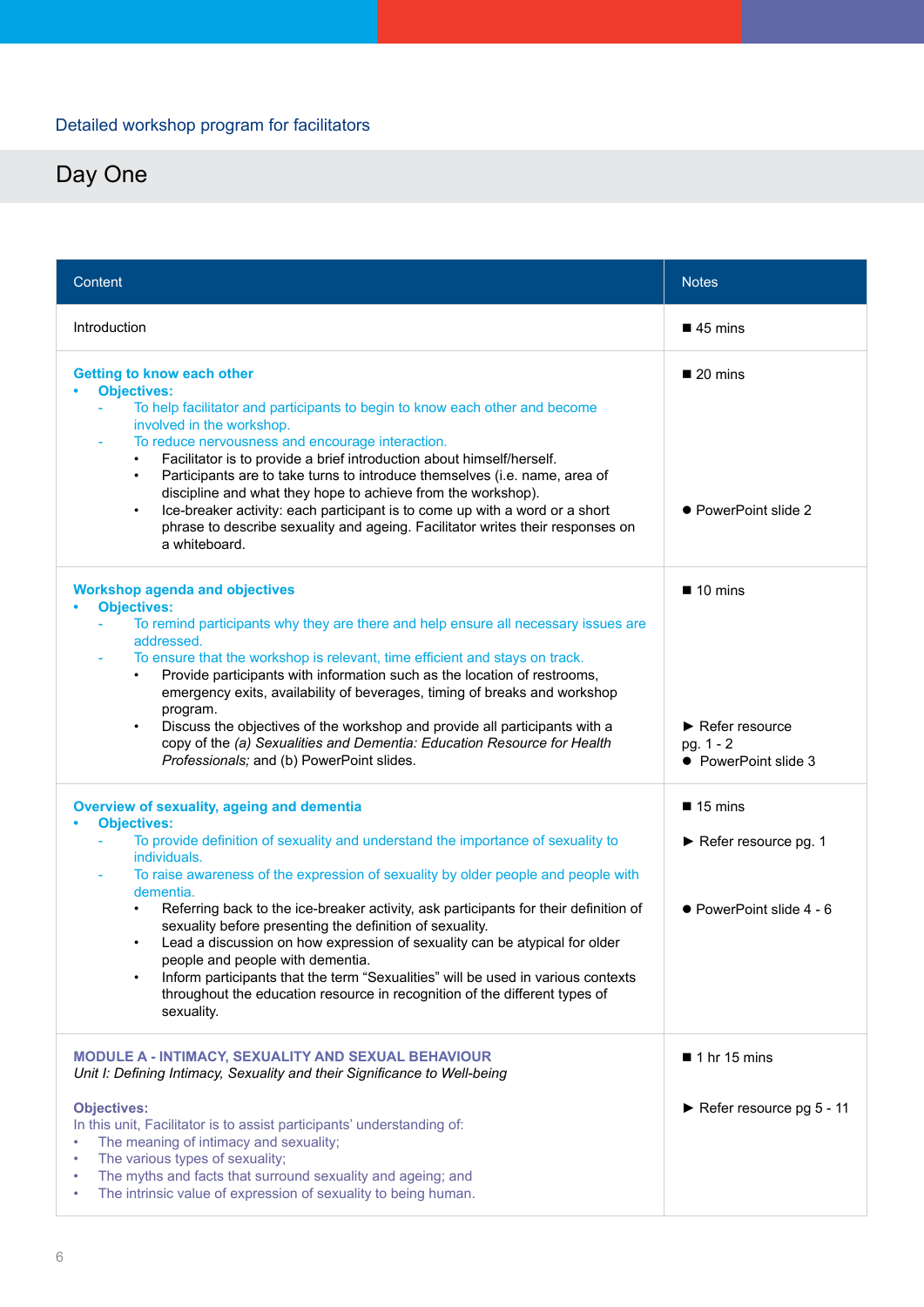| <b>Meaning of Intimacy and Sexuality</b><br>Split participants into groups of $4-5$ to brainstorm the difference between intimacy and<br>sexuality on butcher's paper.<br>Follow-up with a presentation on the meaning and difference between intimacy and<br>$\bullet$<br>sexuality. Emphasise that the drive for intimacy and sexuality exists in all individuals but<br>intimacy and sexuality are terms that are not easily defined as they have many meanings<br>depending on the individual.                                                                                                                                                                                                                                                                                                                                                                                                                                                                                                                                                     | ● PowerPoint slides 8 -12                           |
|--------------------------------------------------------------------------------------------------------------------------------------------------------------------------------------------------------------------------------------------------------------------------------------------------------------------------------------------------------------------------------------------------------------------------------------------------------------------------------------------------------------------------------------------------------------------------------------------------------------------------------------------------------------------------------------------------------------------------------------------------------------------------------------------------------------------------------------------------------------------------------------------------------------------------------------------------------------------------------------------------------------------------------------------------------|-----------------------------------------------------|
| <b>Types of Sexuality &amp; Sex/Gender Identities</b><br>Ask participants if they know what the acronym 'LGBTI' stands for. $L =$ Lesbian; G =<br>Gay; B = Bisexual; T = Trans; I = Intersex. Include an overview of the different types of<br>sexuality and sex/gender identities.<br>Pose reflective question to participants: How would you feel about an older gay or<br>$\bullet$<br>lesbian couple coming to talk to you about their sexual relationship or sexual concerns?<br>Discuss.<br>Display on-screen the "Gay & Lesbian Elderly Collection" by Richard Renaldi http://www.<br>renaldi.com/archive/#id=album-20#=content-658<br>If time permits, show movie "GEN SILENT".                                                                                                                                                                                                                                                                                                                                                                | • PowerPoint slides<br>$13 - 17$                    |
| <b>Myths and Facts of Sexuality and Ageing</b><br>Ask participants what they know about sexuality and ageing. Write responses on<br>whiteboard and identify myths and facts from the responses.<br>Pose reflective questions to participants: What are your personal attitudes, values and<br>$\bullet$<br>beliefs on sexuality and ageing? Where do you think your beliefs come from? Discuss.<br>Follow-up with a presentation on the common myths and actual facts about sexuality<br>and ageing.<br>Show "Backseat Bingo" animated documentary on-screen http://vimeo.com/7584260<br>$\bullet$<br>Pose reflective question to participants: How do you feel about older people (e.g. your<br>٠<br>parents or grandparents) maintaining an active sexual life? Discuss.<br>Display on-screen the "Timeless Love" photographs by Marie Bot http://issuu.com/<br>$\bullet$<br>bintphotobooks/docs/timelesslovebymarriebot Caution participants that explicit<br>photographs of nude older people, which may cause some discomfort, will be displayed. | • PowerPoint slides<br>$18 - 24$                    |
| <b>Significance of Expression of Sexuality to Well-Being</b><br>Explain the importance of expression of sexuality to the well-being of older people in<br>terms of quality of life, healthy interpersonal relationships, positive self-concept and<br>sense of integrity.<br>Pose reflective question to participants: Are you comfortable with discussing the topic of<br>intimacies and sexuality with an older patient or an older person for whom you provide<br>care. Why or why not? Discuss.                                                                                                                                                                                                                                                                                                                                                                                                                                                                                                                                                    | • PowerPoint slides<br>$25 - 26$                    |
| MODULE A - INTIMACY, SEXUALITY AND SEXUAL BEHAVIOUR<br>Unit II: Expression of Intimacy and Sexuality                                                                                                                                                                                                                                                                                                                                                                                                                                                                                                                                                                                                                                                                                                                                                                                                                                                                                                                                                   | $\blacksquare$ 45 mins                              |
| <b>Objectives:</b><br>In this unit, Facilitator is to assist participants' awareness and understanding of:<br>The concepts of intimate and sexual behaviours;<br>The various types of intimate and sexual behaviours; and<br>A psychological needs-based approach to the expressions of intimacy and sexuality.                                                                                                                                                                                                                                                                                                                                                                                                                                                                                                                                                                                                                                                                                                                                        | $\blacktriangleright$ Refer resource<br>pg. 12 - 15 |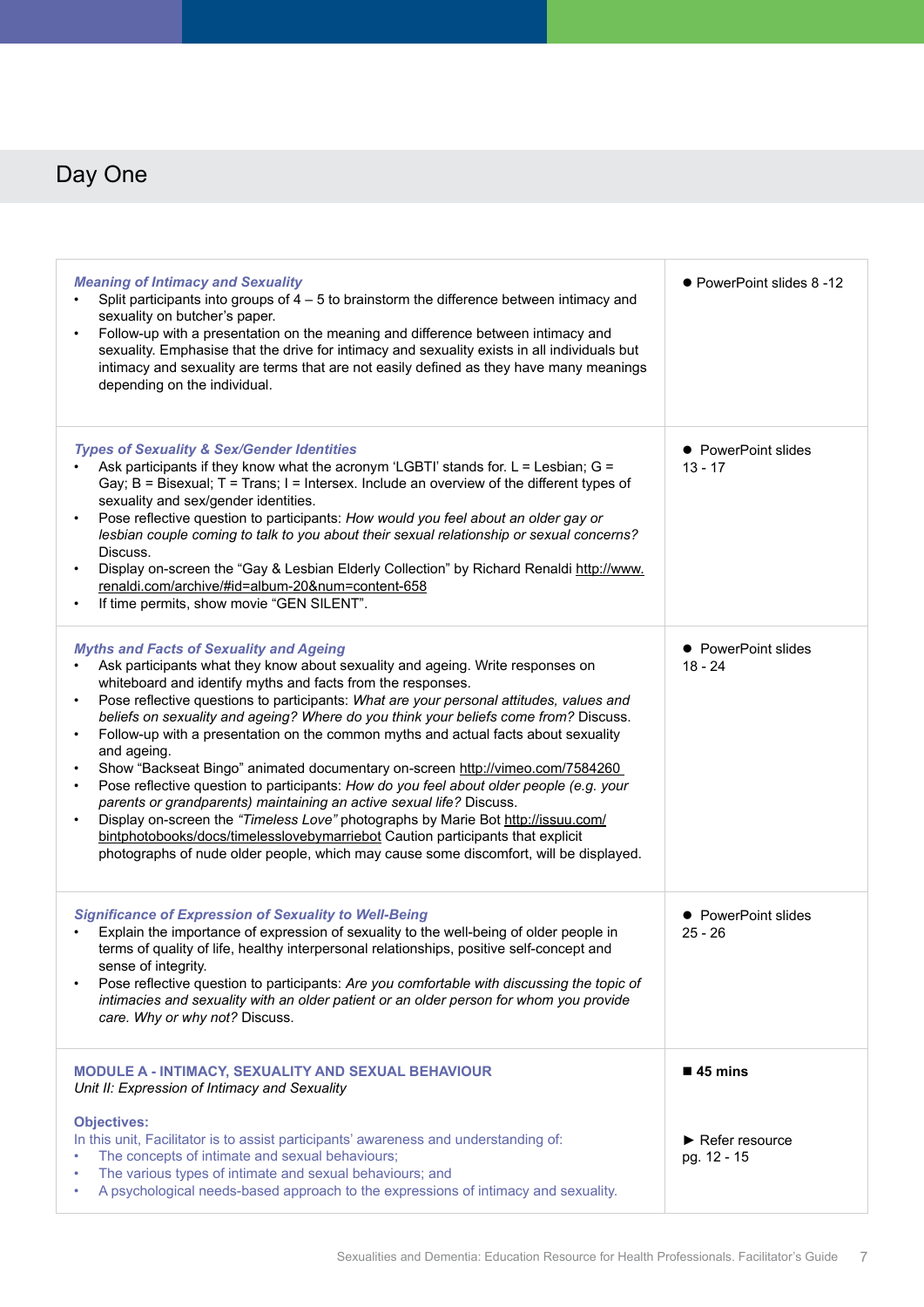| <b>Concepts of Intimate and Sexual Behaviours</b><br>Indicate that healthy intimate and sexual behaviours reflect the human need for loving<br>relationships with oneself and others. However, the drives for intimacy and sexuality are<br>different, as are the varying expressions of intimacy and sexuality. Behavioural indicators<br>of the need for intimacy and sexual longing or desire can be confused. There are cases<br>in care environments where staff have assumed that an older person is displaying sexual<br>behaviours when instead they were exhibiting signs of a need for intimacy. | PowerPoint slide 28                                                                  |
|------------------------------------------------------------------------------------------------------------------------------------------------------------------------------------------------------------------------------------------------------------------------------------------------------------------------------------------------------------------------------------------------------------------------------------------------------------------------------------------------------------------------------------------------------------------------------------------------------------|--------------------------------------------------------------------------------------|
| <b>Intimate Behaviours versus Sexual Behaviours</b><br>Ask participants to give example of intimate and sexual behaviours. Write responses on<br>whiteboard.<br>Follow-up with a table presentation of both intimate and sexual behaviours.                                                                                                                                                                                                                                                                                                                                                                | • PowerPoint slides<br>$29 - 31$                                                     |
| Psychological Needs-Based Approach to the Expressions of Intimacy and Sexuality<br>Highlight that expressions of intimacy and sexuality can form part of a complex<br>relationship involving physical, psychological, spiritual and emotional aspirations and<br>responses and can manifest in different ways for different reasons depending on the<br>individuals' needs. Provide examples.                                                                                                                                                                                                              | • PowerPoint slide 32<br>$\blacktriangleright$ Resource pg. 13                       |
| MODULE A - INTIMACY, SEXUALITY AND SEXUAL BEHAVIOUR<br>Unit III: Barriers to the Expression of Sexuality in Care Setting<br><b>Objectives:</b><br>In this unit, Facilitator is to assist participants in identifying the various types of barriers that<br>impede on older people's ability to express their sexuality in care environments.                                                                                                                                                                                                                                                               | $\blacksquare$ 1 hr 15 mins<br>$\blacktriangleright$ Refer resource<br>pg. $16 - 20$ |
| <b>Present the "Story of Jeffrey".</b><br>$\bullet$<br>Split participants into groups of $4-5$ and ask them to identify what they think are<br>the barriers to Jeffrey's expression of sexuality as well as other older people in<br>care environments. Write responses on whiteboard.<br>Follow-up with a presentation of the various types of barriers: privacy; able partner;<br>physical health; ageism; medications; personal cultural beliefs, values, attitudes,<br>expectations and sensitivity to organisational culture and values; as well as<br>cognitive impairment.                          | • PowerPoint slides<br>$34 - 38$<br>$\triangleright$ Resource pg. 16                 |
| <b>MODULE B - DEMENTIA AND THE EXPRESSION OF SEXUALITY</b><br>Unit I: Sexualities and Dementia in Care Settings<br><b>Objectives:</b><br>In this unit, Facilitator is to assist participants in:<br>Identifying the effects dementia may have on expression of sexuality;<br>Recognising signs of well-being or ill-being;<br>Detecting signs of sexual abuse; and<br>$\bullet$<br>Identifying sexual risks to vulnerable people with dementia.                                                                                                                                                            | $\blacksquare$ 1 hr 30 mins<br>$\blacktriangleright$ Refer resource<br>pg. 21 - 27   |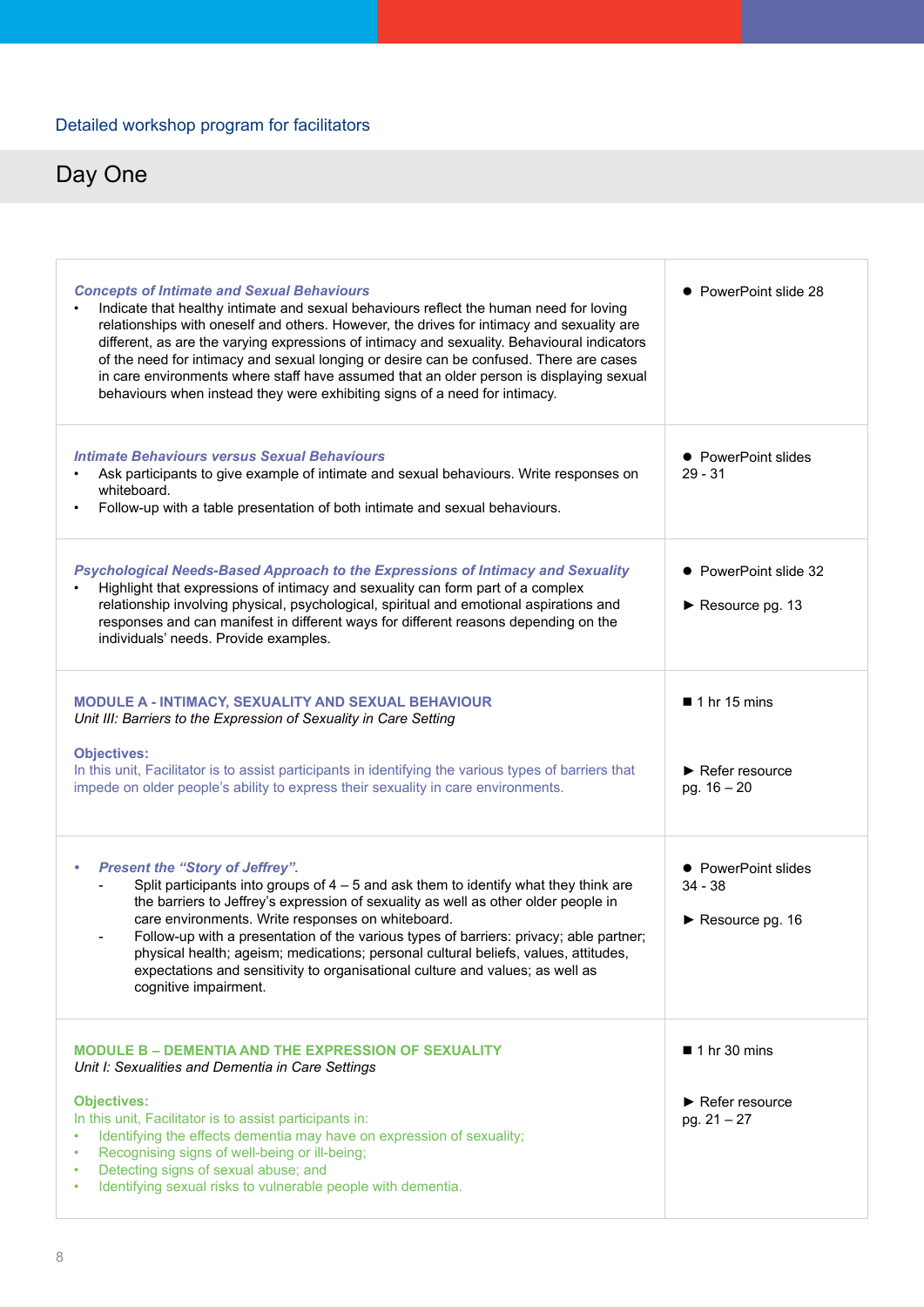| <b>Effects of Dementia on Expression of Sexuality</b><br>Bring to participants' attention that the onset of dementia gives rise to challenges in<br>many areas of life and can have significant impact both for people with dementia and<br>their partner or potential partner including the expression of sexuality. As a consequence<br>of diagnosed dementia, some may also start to exhibit atypical or uninhibited sexual<br>behaviours including diminished sexual interest, increased sexual demands and the loss<br>of sexual reticence. Provide examples.<br>State that sexually disinhibited behaviours are common in people with dementia.<br>Acknowledge that dementia-related sexual expression can at times simply reflect the<br>person's need for touch and/or comfort. Sexual expression by people with dementia can<br>also be considered to be appropriate; it may simply be the context that is inappropriate.<br>Activity - "Mark".                                                                                                                                                                                  | • PowerPoint slides<br>40 - 43<br>Resource pg. $21 - 22$                      |
|-------------------------------------------------------------------------------------------------------------------------------------------------------------------------------------------------------------------------------------------------------------------------------------------------------------------------------------------------------------------------------------------------------------------------------------------------------------------------------------------------------------------------------------------------------------------------------------------------------------------------------------------------------------------------------------------------------------------------------------------------------------------------------------------------------------------------------------------------------------------------------------------------------------------------------------------------------------------------------------------------------------------------------------------------------------------------------------------------------------------------------------------|-------------------------------------------------------------------------------|
| <b>Recognising Signs of Well-Being or III-Being</b><br>Present the "Story of Elaine".<br>Split participants into groups of $4 - 5$ and ask them to identify what they think are<br>signs of well-being or ill-being for Elaine. Write responses on whiteboard.<br>Remark that people with dementia can still agree to participate in sexual activities<br>despite a changed or changing awareness. Their capacity to decide to be in a<br>relationship can be 'decision-specific' where they may be capable of periods<br>of insight, thus allowing them to make valid decisions on intimacy, sex and<br>relationships. Assent to participate for them can generally be reflected through<br>overall signs of well-being or ill-being. Provide examples of signs reflecting well-<br>being or ill-being.                                                                                                                                                                                                                                                                                                                                  | • PowerPoint slides<br>44 - 48<br>Resource pg. 23<br>Resource pg. $23 - 24$   |
| <b>Detecting Signs of Sexual Abuse</b><br>Bring to participants' attention that people with dementia can experience sexual abuse<br>perpetrated by a stranger, carer, a family member, friend or a spouse. It occurs in<br>many forms and does not have to include penetration or rape, but can be an intentional<br>stimulation of the erogenous zones (nipples, breasts, genitalia) whilst attending to<br>personal hygiene, or when inserting a catheter or applying/changing a continence<br>absorbent aid. People living with dementia can display revealing physical and<br>behavioural signs of abuse. Provide examples.<br>Remind participants that suspicion or observed misconduct signalling sexual abuse<br>should be immediately reported to management.                                                                                                                                                                                                                                                                                                                                                                     | • PowerPoint slides<br>49 - 51<br>$\triangleright$ Resource pg. 24            |
| <b>Identifying Sexual Risks to Vulnerable People with Dementia</b><br>Consider the issues of sexual risk and diminished mental capacity to consent for people<br>with dementia engaging in sexual relations.<br>Indicate that sexual risk to vulnerable people can include: (a) sexually transmitted<br>infection (b) trauma or physical damage; and (c) emotional upset.<br>Suggest that health care professionals can raise questions to determine people with<br>dementia (a) awareness of relationships; (b) ability to avoid exploitation; and (c)<br>awareness of potential risks. Provide specific questions for each of the three areas.<br>Have a discussion on the broader ethical considerations.<br>Highlight that communication is vital to sexual risk identification. Health professionals<br>should, to the best of their ability, identify potential sexual risks for people with dementia.<br>However, prohibiting sexual activities due to fear of sexual risk is also a peril to the well-<br>being of people with dementia and an abuse of their rights. The best prevention is to be<br>well informed and prepared. | • PowerPoint slides<br>$52 - 56$<br>Resource pg. $24 - 27$<br>Resource pg. 26 |
| <b>QUESTIONS &amp; ANSWERS</b><br>This is an opportunity for participants to seek clarification or ask questions about the<br>content covered in Day One Workshop.                                                                                                                                                                                                                                                                                                                                                                                                                                                                                                                                                                                                                                                                                                                                                                                                                                                                                                                                                                        | $\blacksquare$ 15 mins                                                        |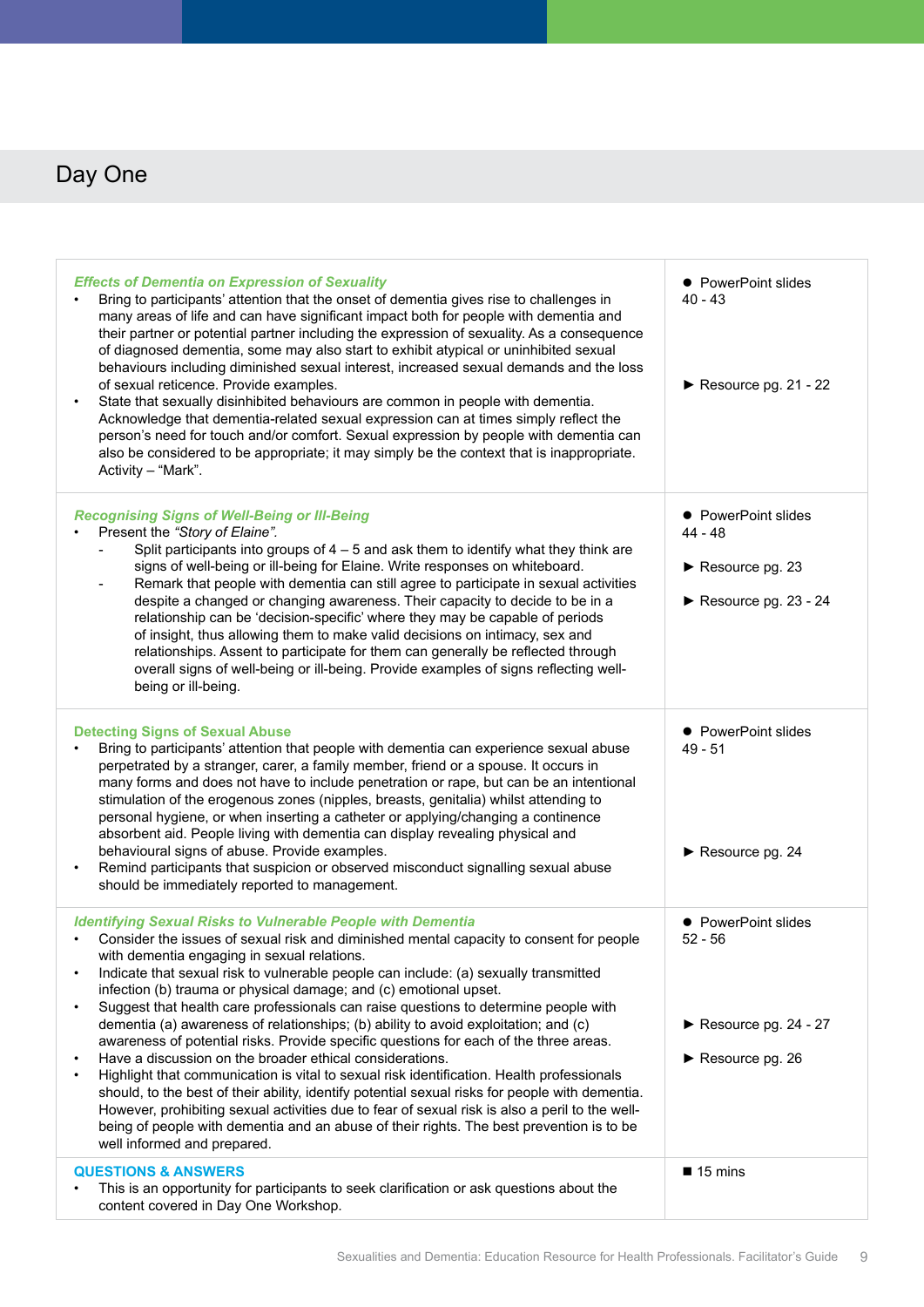| Content                                                                                                                                                                                                                                                                                                                                                                                                                                                                                                                                                                                                                                                                                                                                                                                                                                                                                                  | <b>Notes</b>                                                            |
|----------------------------------------------------------------------------------------------------------------------------------------------------------------------------------------------------------------------------------------------------------------------------------------------------------------------------------------------------------------------------------------------------------------------------------------------------------------------------------------------------------------------------------------------------------------------------------------------------------------------------------------------------------------------------------------------------------------------------------------------------------------------------------------------------------------------------------------------------------------------------------------------------------|-------------------------------------------------------------------------|
| <b>BRIEF RECAP OF DAY ONE WORKSHOP</b>                                                                                                                                                                                                                                                                                                                                                                                                                                                                                                                                                                                                                                                                                                                                                                                                                                                                   | $\blacksquare$ 15 mins                                                  |
| <b>Objectives:</b><br>To recap the key content covered in Day One Workshop with participants.<br>Recap the key content covered in Day One Workshop via the use of short-answer, multiple<br>choice and true or false questions.                                                                                                                                                                                                                                                                                                                                                                                                                                                                                                                                                                                                                                                                          | • PowerPoint slides<br>$59 - 63$                                        |
| <b>MODULE B - DEMENTIA AND THE EXPRESSION OF SEXUALITY</b><br>Unit II: Caregivers' Role and Responsibilities in the Expression of Sexuality by People with<br>Dementia                                                                                                                                                                                                                                                                                                                                                                                                                                                                                                                                                                                                                                                                                                                                   | $\blacksquare$ 1 hr 15 mins                                             |
| <b>Objectives:</b><br>In this unit, Facilitator is to assist participants in:<br>Understanding the role and responsibilities of health care professionals towards the<br>expression of sexuality by people with dementia;<br>Identifying ways to respond to the expression of sexuality by people with dementia; and<br>Identifying ways to respond to sexual advances from people with dementia.<br>$\bullet$                                                                                                                                                                                                                                                                                                                                                                                                                                                                                           | $\blacktriangleright$ Refer resource<br>pg. $28 - 37$                   |
| <b>Role and Responsibility Towards the Expression of Sexuality</b><br>Pose reflective question to participants: As a health care professional, how can you<br>facilitate the expression of sexuality in aged care? Discuss.<br>Highlight to participants that:<br>To ensure that people with dementia are not being harmed while supporting their<br>freedom of choice and decision-making power as much as possible, the right to self-<br>expression and self-determination needs should be balanced against a 'prevention<br>of risks is best' approach to dementia-related sexual expression.<br>Pre-existing and new developing relationships in care environments should be<br>supported.<br>For 'inappropriate' sexual expression, consider re-directing such expression into<br>more appropriate channels and find ways to help a patient/resident meet their sexual<br>needs. Provide examples. | • PowerPoint slides<br>$65 - 67$                                        |
| Ascertaining the 'appropriateness' of sexual expression may lead to questions of<br>consent (as discussed during Day One Workshop).<br>Read and be aware of any relevant organizational policy and guidelines (if any).                                                                                                                                                                                                                                                                                                                                                                                                                                                                                                                                                                                                                                                                                  | Resource pg. 28                                                         |
| <b>Responding to the Expression of Sexuality by People with Dementia</b><br>Remind participants that it is normal and natural for people with dementia to have sexual<br>needs. When such needs are genuinely expressed, health professionals need to respect<br>the feelings and dignity of people with dementia and respond with sensitivity and empathy<br>to their sexual behaviours. Provide examples.<br>Present the 'Rules of Thumb' for assessing sexual behaviour to determine whether there<br>is a cause of concern.                                                                                                                                                                                                                                                                                                                                                                          | • PowerPoint slides<br>68 - 82<br>$\blacktriangleright$ Resource pg. 30 |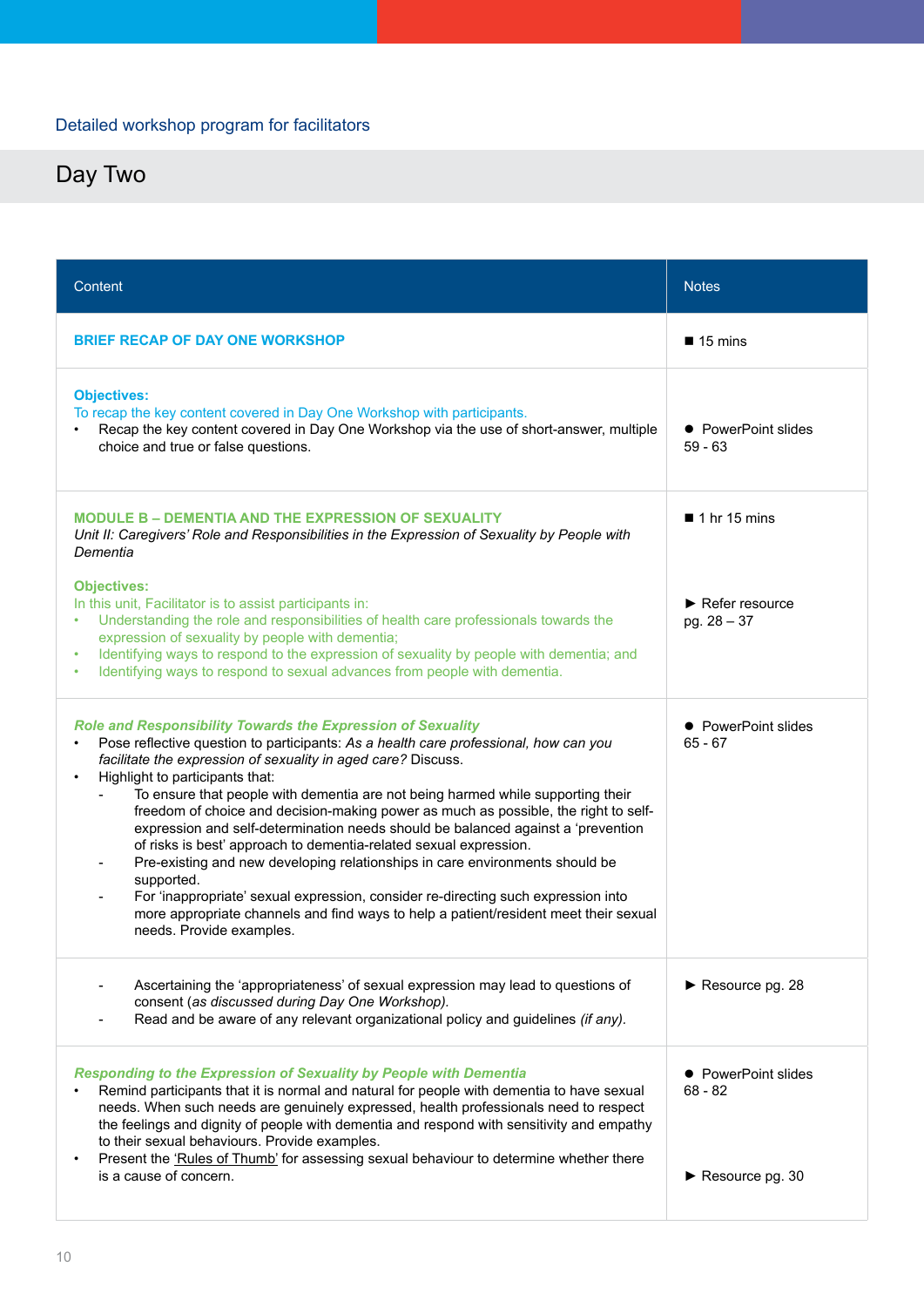| Indicate that even if the expression of sexuality is deemed 'inappropriate' because of<br>risk and an increase in frequency, before introducing any intervention, a methodical<br>assessment to identify underlying causes of sexual behavior should first be conducted.<br>Questions in the following four areas should be considered:<br>What form does the behaviour take?<br>1.<br>2.<br>What factors may contribute to the behaviour? Could there be a social,<br>environmental, medical or psychological cause?<br>3.<br>Reflect on how you define and classify inappropriate behaviour.<br>4.<br>Consider what risks are involved.<br>(Discuss the specific questions relating to each of the above four areas.)<br>Introduce the 'P-LI-SS-IT' model of care. It is a useful model to guide sexual discussion<br>with primary carers of people with dementia to not only gain an understanding of the<br>person with dementia's sexual history and behaviours but also proactively offers the<br>family an opportunity to discuss their concerns (White, 2011). | Resource pg. $30 - 31$<br>$\blacktriangleright$ Resource<br>pg. 32 |
|------------------------------------------------------------------------------------------------------------------------------------------------------------------------------------------------------------------------------------------------------------------------------------------------------------------------------------------------------------------------------------------------------------------------------------------------------------------------------------------------------------------------------------------------------------------------------------------------------------------------------------------------------------------------------------------------------------------------------------------------------------------------------------------------------------------------------------------------------------------------------------------------------------------------------------------------------------------------------------------------------------------------------------------------------------------------|--------------------------------------------------------------------|
| Present the "Story of Paul & Margaret Holmes".<br>Split participants into groups of 4 – 5 and ask them to apply the 'P-LI-SS-IT' model<br>of care in the case of Paul & Margaret Holmes.<br>Introduce the six steps needs-based approach to help professionals identify triggers to<br>sexual behaviour in people with dementia and adopt care practices to meet their sexual<br>needs.                                                                                                                                                                                                                                                                                                                                                                                                                                                                                                                                                                                                                                                                                | Resource pg. 32<br>$\blacktriangleright$ Resource pg. 33           |
| <b>Responding to Sexual Advances from People with Dementia</b><br>Caution participants that people with dementia may confuse health care professionals<br>for intimate spouse/partner or misinterpret the meaning of certain words or actions,<br>especially during personal care activities like dressing or showering/bathing.<br>Provide response strategies when such incidents happen.<br>Reassure participants that following an incidence of uninvited sexual advance, it<br>is normal to feel upset, angry and/or emotional. It is important to seek support and<br>reassurance from your colleagues and make sure you report and record the incidence.<br>This will allow a thorough assessment to determine the triggers of the behaviour and<br>identify possible ways to avoid or limit future sexual advances.                                                                                                                                                                                                                                            | • PowerPoint slides<br>$83 - 85$<br>Resource pg. 34                |
| MODULE C - ETHICAL CONSIDERATIONS: POLICY/GUIDELINES DEVELOPMENT FOR<br><b>SEXUALITIES AND DEMENTIA IN CARE SETTING</b>                                                                                                                                                                                                                                                                                                                                                                                                                                                                                                                                                                                                                                                                                                                                                                                                                                                                                                                                                | $\blacksquare$ 3 hrs                                               |
| <b>Objectives:</b><br>In this unit, Facilitator is to help participants gain a better understanding of the following<br>dementia-related legal and ethical issues for the expression of sexuality in care settings:<br>Privacy rights;<br>Cognitive capacity and consent<br>Autonomy and solidarity<br>Personhood ('Now' versus 'Then')                                                                                                                                                                                                                                                                                                                                                                                                                                                                                                                                                                                                                                                                                                                                | $\blacktriangleright$ Refer resource<br>pg. 39 - 51                |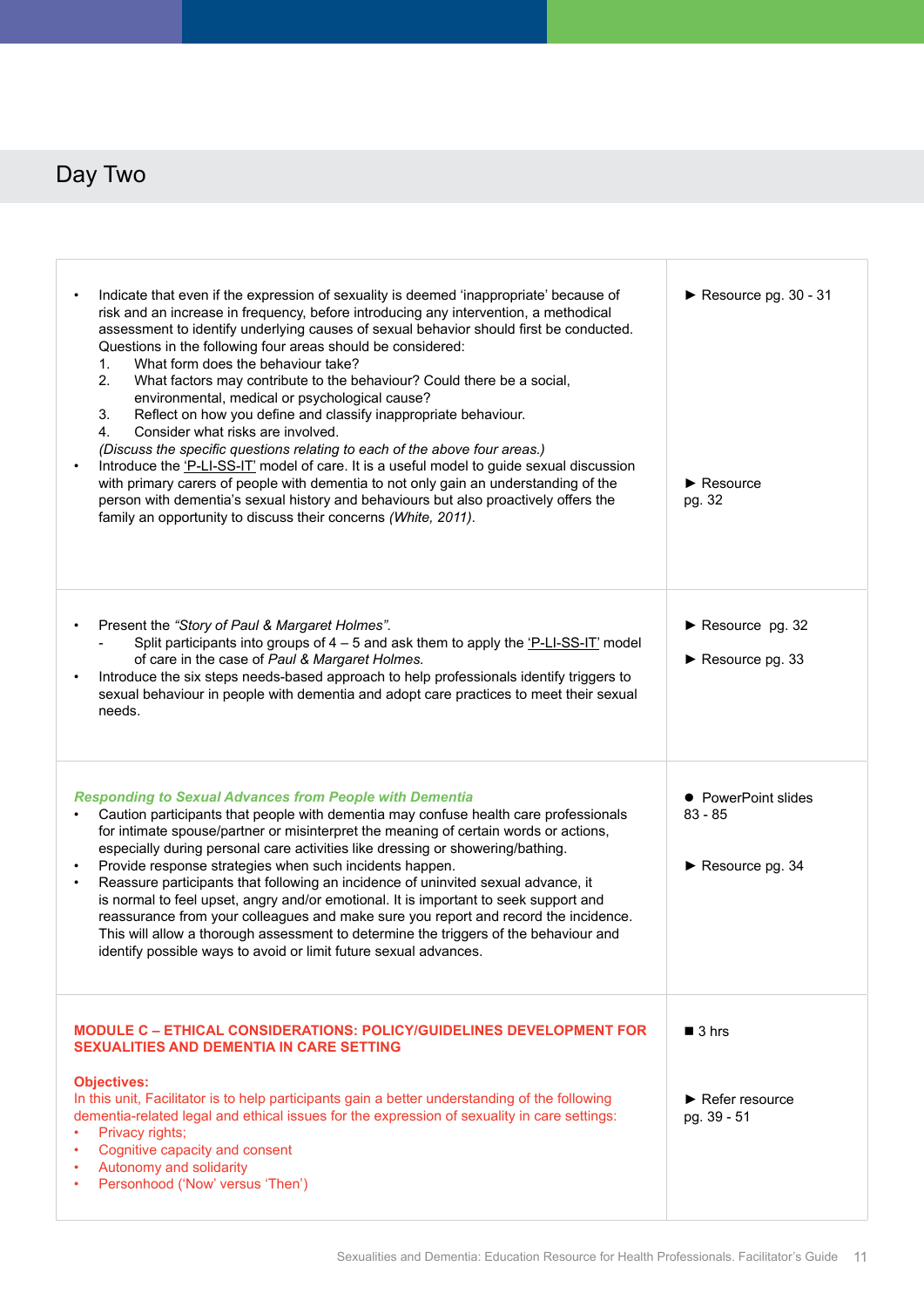#### Detailed workshop program for facilitators

| $\bullet$ | Present the "Case of Valarie and Linda". Including the reactions of staff and both<br>Valarie's and Linda's families. Case study adapted from Sokolowski (2010, 2011 & 2012)<br>Pose reflective question to participants: What are your beliefs, values, moral codes<br>and cultural attitudes regarding the relationship as outlined between Valarie &<br>Linda? Consider if such beliefs, values, moral codes and cultural attitudes may<br>contradict your professional beliefs and influence your professional role and<br>responsibilities when caring for Valarie and Linda. Discuss.<br>Discuss the possible impacts of the Valarie and Linda relationship on their family<br>and others as well as to the organisation. Adapted from Sokolowski (2010 & 2011)<br>Highlight that the development of policy or guidelines is imperative, discuss and consider<br>the case of Valarie and Linda from the following key legal and ethical perspectives:<br><b>Privacy rights</b><br>Under the amended Australian Commonwealth Government Charter of<br>Resident's Right and Responsibilities, the User Rights Principles, of the Aged<br>Care Act (1997), shouldn't Valarie and Linda be entitled to personal privacy?<br>personal relationships without fear, criticism or restriction?<br>Did the management of the aged care facility breach the privacy rights of<br>$\bullet$<br>Valarie and Linda by contacting their families? Adapted from Sokolowski<br>$(2010 \& 2011)$<br>Did they breach privacy rights by not knocking on the bedroom door and<br>$\bullet$<br>waiting for instruction to enter?<br>Do you think the staff and management of the aged care facility have<br>responded too quickly and have injected their own personal values on the<br>same-sex relationship? Adapted from Sokolowski (2010 & 2011)<br>Cognitive capacity and consent Adapted from Sokolowski (2010 & 2011)<br>Even if we were to believe that Valarie and Linda could not "pass the<br>competency to consent" test, they could probably assent to participate in their<br>relationship (agree without full understanding). Is it appropriate to ask for more<br>than this? | • PowerPoint slides<br>87 - 96<br>Resource pg. $39 - 40$<br>• PowerPoint slides<br>98 - 99<br>Resource pg. $41 - 42$<br>• PowerPoint slides<br>100 - 103<br>$\blacktriangleright$ Resource pg. 43 |
|-----------|-------------------------------------------------------------------------------------------------------------------------------------------------------------------------------------------------------------------------------------------------------------------------------------------------------------------------------------------------------------------------------------------------------------------------------------------------------------------------------------------------------------------------------------------------------------------------------------------------------------------------------------------------------------------------------------------------------------------------------------------------------------------------------------------------------------------------------------------------------------------------------------------------------------------------------------------------------------------------------------------------------------------------------------------------------------------------------------------------------------------------------------------------------------------------------------------------------------------------------------------------------------------------------------------------------------------------------------------------------------------------------------------------------------------------------------------------------------------------------------------------------------------------------------------------------------------------------------------------------------------------------------------------------------------------------------------------------------------------------------------------------------------------------------------------------------------------------------------------------------------------------------------------------------------------------------------------------------------------------------------------------------------------------------------------------------------------------------------------------------------------------------------------------------------------------|---------------------------------------------------------------------------------------------------------------------------------------------------------------------------------------------------|
|           | Autonomy and solidarity Adapted from Sokolowski (2010 & 2011)<br>In spite of their cognitive impairment, do Valarie and Linda demonstrate,<br>through their ongoing relationship and desires to seek out each other's<br>company, that they value friendship and physical intimacy?<br>Should we acknowledge and support their desires for friendship and physical<br>intimacy?<br>Is it conceivable that the same sex relationship, which Valarie is involved in,<br>may either be a reflection of her new values or perhaps her past dormant<br>values unknown to her family?<br>Personhood ('Now' versus 'Then') Adapted from Sokolowski (2010 & 2011)<br>While some view Valarie's behaviour to be pathological and should be<br>stopped, is it possible that personhood is fixed?<br>Do you think it is probable that Valarie's values can authentically change? If<br>yes, it is possible to view her behaviour differently, perhaps as a healthy way<br>to connect with others?<br>Present the "Case of John & Mary". Case study from Sokolowski (2010 & 2011)<br>Split participants into 4 groups. Assign each group with a key legal and ethical<br>issue (i.e. privacy rights; cognitive capacity and consent; autonomy and solidarity;<br>or personhood) for consideration and discussion.                                                                                                                                                                                                                                                                                                                                                                                                                                                                                                                                                                                                                                                                                                                                                                                                                                                                         | • PowerPoint slides<br>$104 - 109$<br>Resource pg. $43 - 44$<br>• PowerPoint slides<br>110 - 115<br>Resource pg. $44 - 45$<br>• PowerPoint slides<br>116 - 125<br>Resource pg. $46 - 50$          |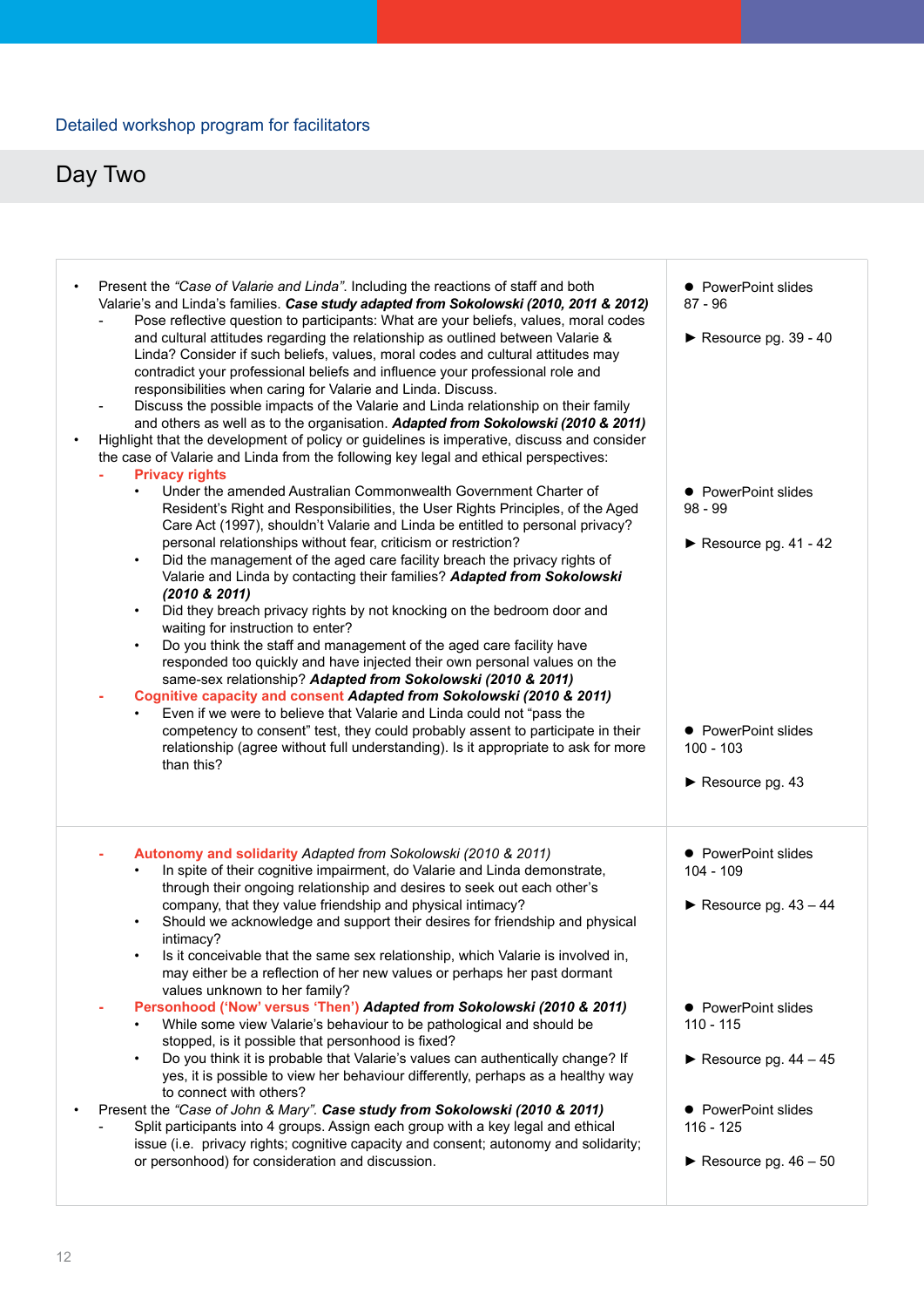| <b>MODULE D - DEVELOPING SEXUALITIES AND DEMENTIA POLICY GUIDELINES FOR</b><br><b>CARE PRACTICE</b>                                                                                                                                                                                                                                                                                                                                                                                                                                                                                                                                                                                                                                                                                                                                                                                                                                              | $\blacksquare$ 1 hr 15 mins                           |
|--------------------------------------------------------------------------------------------------------------------------------------------------------------------------------------------------------------------------------------------------------------------------------------------------------------------------------------------------------------------------------------------------------------------------------------------------------------------------------------------------------------------------------------------------------------------------------------------------------------------------------------------------------------------------------------------------------------------------------------------------------------------------------------------------------------------------------------------------------------------------------------------------------------------------------------------------|-------------------------------------------------------|
| <b>Objectives:</b><br>In this unit, Facilitator is to assist participants in:<br>Outlining the steps needed to develop policy guidelines for sexualities and dementia; and<br>Identifying the strategies used to implement sexualities and dementia policy guidelines.                                                                                                                                                                                                                                                                                                                                                                                                                                                                                                                                                                                                                                                                           | $\blacktriangleright$ Refer resource<br>pg. $53 - 67$ |
| <b>Policy Guidelines Development for Sexualities and Dementia</b><br>Highlight the importance of policy guidelines on sexualities and dementia in aged care.<br>Outline the following 9 steps for the development of policy guidelines on intimacy,<br>sexualities and sexual behaviour:<br>1.<br>Forming a working group<br>2.<br>Learning about the issues<br>3.<br>Conducting focus groups<br>Review sample policies from other organisations<br>4.<br>5.<br>Create working definitions of key concepts in the policy guidelines<br>6.<br>Identifying interventions<br>7.<br>Draft a working policy guidelines document<br>8.<br>Implementing the policy guidelines<br>9.<br>Evaluating the policy<br>Draw attention to appendices:<br>A: Response to the Classifications of Sexual Behaviour<br><b>B: Sexual Behaviour Assessment</b><br>C: Admission Sexual History<br>D: Assessment of Awareness of Actions (Understanding & Appreciation) | • PowerPoint slides<br>$127 - 143$                    |
| <b>QUESTIONS &amp; ANSWERS</b><br>This is an opportunity for participants to seek clarification or ask questions about the content<br>covered in Day Two Workshop.                                                                                                                                                                                                                                                                                                                                                                                                                                                                                                                                                                                                                                                                                                                                                                               |                                                       |